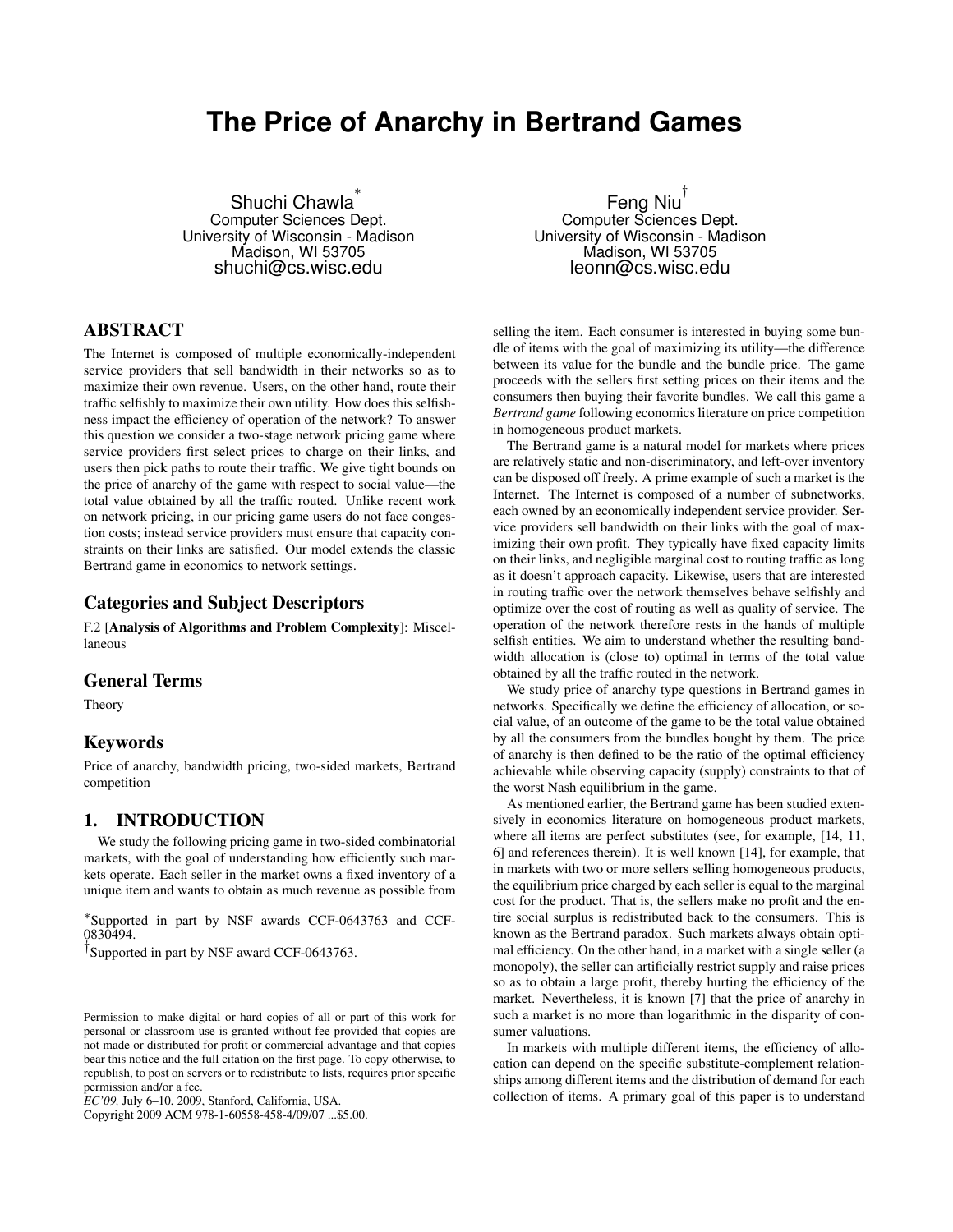how this market and demand structure affects the price of anarchy. We focus on the network setting where desired bundles of items are paths in a directed graph. This setting already captures a rich class of substitute-complement relationships.

Chawla and Roughgarden [7] were the first to study the Bertrand game in combinatorial markets. They also focused on the network setting as in our work, and considered a simple model of consumer preferences where each consumer obtains a single fixed value for routing its traffic over any source-sink path. We call this the singleparameter setting. They showed that the price of anarchy of the game depends on the presence, and number, of monopolies in the network as well as the distribution of demand in the network.

Our work extends the work of Chawla and Roughgarden in several ways. First, we give a better and more general upper bound on the price of anarchy of the game in networks in the singleparameter setting. Second, we show that under a mild condition on the value distributions of consumers the price of anarchy improves considerably. Third, we consider a more general model of consumer preferences in two-node parallel-link networks, where each consumer can potentially have different values for routing its traffic over different source-sink paths. This "multi-parameter" setting allows us to incorporate the qualities of different paths into consumer preferences. We provide tight bounds on the price of anarchy of the game in each of these settings.

We remark that some instances of the Bertrand game do not admit (pure) Nash equilibria (see Section 2). Our results on the price of anarchy of the game do not apply to these instances. In effect our results show that under certain conditions on the demand and network structure the system will never get stuck in a very bad stable state. Chawla and Roughgarden previously addressed the issue of characterizing instances where equilibria exist and presented partial results. Obtaining a more complete understanding of the existence of Nash equilibria and exploring relaxed notions of stability for Bertrand games are important open questions.

### *Related work*

There is a large body of work on analyzing equilibria in network games that involve only service providers (network formation games) [3, 4, 9] or only users (selfish routing games) [17, 18, 8, 10]. More recently, a sequence of works [13, 1, 2, 16, 15, 7] has considered network pricing games where edges selfishly select prices to maximize their profit and consumers pick paths for routing their demands in a utility-maximizing fashion. Most of these works assume that the consumer faces two kinds of costs for routing its traffic the prices charged by the edges, and a latency cost owing to other traffic on the path. Our model differs from these other works in two key aspects. First, we have hard capacity constraints on edges in our model as opposed to elastic congestion-based cost functions used in prior work. Second, users do not face "congestion costs" in our model directly. Instead, service providers are incentivized to keep usage on links below their capacities, and pass on the "costs" associated with oversaturated edges to consumers in the form of higher usage prices. Although capacity constraints in our model mimic some congestion effects, the game admits non-trivial equilibria even in the absence of capacity constraints when the market contains monopolies. In effect, our work isolates the impact of selfish pricing on the efficiency of the network in the absence of congestion effects.

Our work is closely related to and extends the work of Chawla and Roughgarden [7]. Chawla et al. give a complete characterization of the price of anarchy in networks where all consumers have the same source and destination. In these instances, the worst-case price of anarchy depends on the number of monopolies in the network. In more general networks, they show that a pure-strategy Nash equilibrium for the sellers does not always exist; when it does, the price of anarchy can be unbounded even in the absence of monopolies. However, in multiple-source single-sink instances under certain technical conditions on the structure of the network and the distribution of demands, the price of stability of the game (i.e., the performance of the best Nash equilibrium in comparison to the optimal solution) is at most the inverse of the sparsity of the network (a measure of congestion in the network).

#### *Our results*

We extend the work of Chawla et al. [7] in several ways. First we show (Section 3) that the bound from [7] on the price of stability in multiple-source single-sink networks applies also to the price of anarchy under mild conditions on the distribution of values in the network. Specifically, in the absence of monopolies, if every source in the network has the same distribution of values (but potentially different total amount of demand), the efficiency gap between *any arbitrary* equilibrium and the optimal solution is bounded by the inverse of the sparsity of the network. This result is tight; furthermore we show in Section 3.3 that no such bound holds in more general, multiple-source multiple-sink, settings—for every non-trivial value distribution, there exists a network where the price of anarchy is unbounded.

Next we examine the effect of the distribution of consumers' values on the price of anarchy (Section 3.2). We show that if the values are drawn from a distribution with a monotone hazard rate (see Definition 1), the price of anarchy is no more than exponential in the length of the longest source-sink path, *even in the presence of monopolies in the network*. Thus low-diameter networks admit good equilibria. Once again this result holds in single-sink instances but (provably) cannot be extended to multiple-source multiple-sink instances.

Most interestingly, in Section 4 we consider a more general "multiparameter" model of consumer preferences where consumers value different paths in the network at different amounts. We investigate this model in two-node parallel-link networks. When consumer values are related in that the difference between values for two paths is the same for any two consumers, the behavior of the game is similar to that in the single-parameter case—an equilibrium always exists and the price of anarchy of the game is 1. When values can be completely arbitrary, the game exhibits some of the properties of the multiple-source single-sink setting with single-parameter consumers, and consequently we show that pure strategy equilibria don't always exist. Nevertheless, we can still bound the price of anarchy by a factor that is logarithmic in the ratio of the largest consumer value to the smallest value.

#### 2. MODEL

A Bertrand game contains two kinds of players – sellers and consumers. Each seller sells a unique item. We use  $E$  to denote the set of sellers as well as the items they sell, and S to denote the set of consumers. Each seller  $e \in E$  owns a fixed supply of  $n_e$  units of item e. The goal of the seller is to sell her items at an appropriate per-unit price so as to maximize her revenue. Each consumer s is interested in buying a bundle of items. The value of consumer s for bundle  $B \subseteq E$  is denoted  $v_{s,B}$ . We denote by  $\mathcal{B}_s$  the collection of bundles for which consumer s has non-zero value; this is termed the consumer's *type*<sup>1</sup> . The goal of each consumer is to buy the bundle of items that maximizes her utility.

<sup>&</sup>lt;sup>1</sup>Our definition of type is different from what is commonly used in mechanism design settings; In particular, in our setting consumers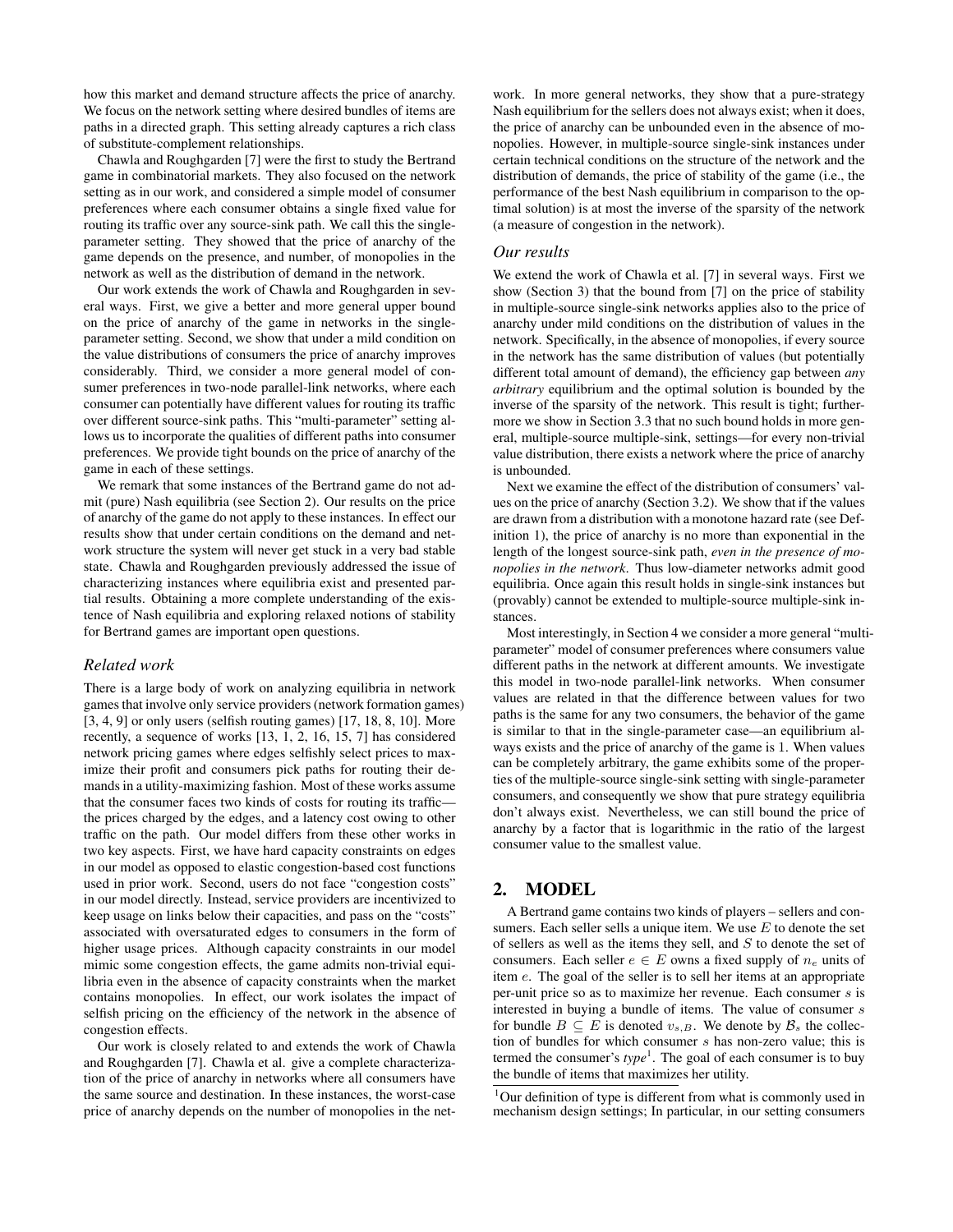The game proceeds as follows. In the first stage sellers pick prices  $\pi_e$ ; in the second stage consumers select and buy bundles. The payoff to a consumer s buying a bundle  $B \subseteq E$  is her utility  $v_{s,B} - \sum_{e \in B} \pi_e$ . Consumers may randomize and/or buy fractional units of bundles (summing up to no more than 1). Let  $f_{s,e}$  be the quantity of item e demanded at the current prices by consumer s and  $f_e = \sum_s f_{s,e}$  the total quantity of e demanded. Then the payoff to seller e is  $\pi_e \min(n_e, f_e)$ .

#### *Nash equilibrium*

An outcome of the Bertrand game is a pair of vectors  $(\pi, f)$ , where  $\pi_e$  denotes the price for each seller and  $f_{s,e}$  denotes the quantity of item e bought by consumer s. We study Nash equilibria in Bertrand games. An outcome is called a *subgame-perfect Nash equilibrium* if given the prices for each seller, no consumer can improve her payoff by changing her strategy unilaterally, and given the prices of other sellers, no seller can improve her payoff by changing her price unilaterally.

Consumers are price-takers and are at equilibrium whenever they follow best response to the sellers' prices. Specifically, at equilibrium, consumer s buys 1 unit of the bundle that maximizes her utility  $v_{s,B} - \sum_{e \in B} \pi_e$ , as long as this utility is positive. When the utility is zero, the consumer may buy up to 1 unit, and if there are multiple bundles that offer the maximum utility to the consumer, the consumer may split its demand arbitrarily over these bundles. However the consumer never buys bundles that bring it less than maximum utility.

Seller behavior at equilibrium is more interesting and complex. A seller is at equilibrium if it cannot improve its revenue by changing its price unilaterally. Note that by changing its price, a seller may affect the outcome of the second stage of the game, which in turn may cause the demand for other items to exceed their supply. We assume that the seller has no information about supplies of other items and does not utilize this information in computing its equilibrium strategy. Specifically, fix the prices of all items other than e, and suppose that when e is priced at  $p, U_{e@p}$  denotes the set of consumers for whom *every*<sup>2</sup> maximum utility bundle contains the item e. The seller assumes that its revenue from changing its price to p is given by  $p \min\{n_e, |U_{e@p}|\}$ , and it is at equilibrium if for every price  $p$  this quantity is no larger than its current revenue  $\pi_e$  min $\{n_e, f_e\}.$ 

Note that for instances of the game in which all the bundles in  $B_s$ for all consumers contain at least two items, there always exists a trivial equilibrium in which all sellers charge extremely high prices and demand for all items is zero—in this case no seller can unilaterally lower its price and obtain non-zero demand. To avoid such trivial and uninteresting equilibria, we assume that at equilibrium a seller with  $f_e = 0$  must charge a price of 0.

Finally, we note that sellers follow deterministic strategies; therefore Nash equilibria don't always exist. (Chawla and Roughgarden give a specific example of a Bertrand game in networks where an equilibrium does not exist.)

# *Prices of anarchy and stability*

Our goal in this paper is to understand how efficiently two-sided markets with selfish buyers and sellers operate. We define the efficiency of allocation of an outcome of the Bertrand game, denoted

 $Val(\pi, f)$ , to be equal to the total value obtained by all the consumers. The *price of anarchy (POA)* of the game measures the largest gap between the efficiency of a Nash equilibrium of the game to the optimal achievable while satisfying capacity (supply) constraints. We provide upper bounds on the POA in terms of parameters such as the congestion in the network, the diameter of the network, the value-disparity among consumers, etc. Several of our bounds are tight—we give examples where *all* Nash equilibria achieve poor efficiency. Formally, we provide lower bounds on the *price of stability (POS)* of the game. The POS measures the gap between the efficiency of a Nash equilibrium of the game to the optimal achievable, for the *best* Nash equilibrium.

$$
POA = \max_{\text{Nash equilibria}(\pi, f)} \frac{\text{Val(OPT)}}{\text{Val}(\pi, f)}
$$

$$
POS = \min_{\text{Nash equilibria}(\pi, f)} \frac{\text{Val(OPT)}}{\text{Val}(\pi, f)}
$$

As mentioned earlier, some instances of the Bertrand game do not admit Nash equilibria. Usually in literature the POA of such instances is defined to be infinite. We focus on instances of the game that do admit equilibria and give bounds on the POA of such instances.

#### *Single-parameter & uniform demand instances*

In Section 3 we study a special case of the Bertrand game in which consumers are single-valued, that is, every consumer values all the bundles in its type equally. Specifically, consumer  $s$  has a value  $v_s$ with  $v_{s,B} = v_s$  for  $B \in \mathcal{B}_s$  and 0 otherwise. For ease of exposition, in these instances, we group the demand of consumers with identical type. We assume that values lie in the interval  $[1, \mathcal{L}]$ . We use the function  $F_B : [1, \mathcal{L}] \rightarrow [0, 1]$  to denote the value distribution function associated with type  $\beta$  and  $D_{\beta}$  to denote the total demand for this type— $F_B(v)$  is the fraction of demand of consumers of type B that have value at most v, while  $F_B(v)D_B$  gives the total demand of those consumers.

Some of our results apply to instances where the distribution function  $F_B$  is identical for all types  $\beta$  (however, they may have different total demands  $D_B$  associated with them). We call such instances *uniform-demand instances*.

For a value distribution function F, we use  $\overline{F}(v)$  as a shorthand for  $1 - F(v)$ .  $F^{-1}$  denotes the inverse function— $F^{-1}(\alpha) = v$  iff  $F(v) = \alpha$ .

### *Bertrand game in networks*

As in the work of Chawla and Roughgarden, most of our results apply to instances of the Bertrand game that arise in networks. In these instances items are *edges* in a directed network; each consumer is associated with a *source-sink pair* in the network, with the type of the consumer being the collection of all directed paths from its source to its sink.

#### *Monopolies and virtual monopolies*

A key parameter controling the price of anarchy in Bertrand games is the existence and number of monopolies in the market. A seller e is a monopoly if there exists a consumer s such that e belongs to all the bundles in  $\mathcal{B}_s$ . We note that monopolistic behavior can exist in a game even in the absence of actual monopolies. Specifically, in a given state of the system, let  $A_s \subseteq B_s$  denote the collection of bundles bought by consumer s; we call a seller e a *virtual monopoly* for a consumer s if e belongs to all the bundles in  $A_s$ . Note that if

with the same type may have different values for the same bundles. <sup>2</sup>The seller is being somewhat pessimistic by not including consumers for whom the item e belongs to *some* maximum utility bundle. However this is not an important issue from the point of view of stable outcomes—the seller can lower its price infinitessimally and break any ties in utility.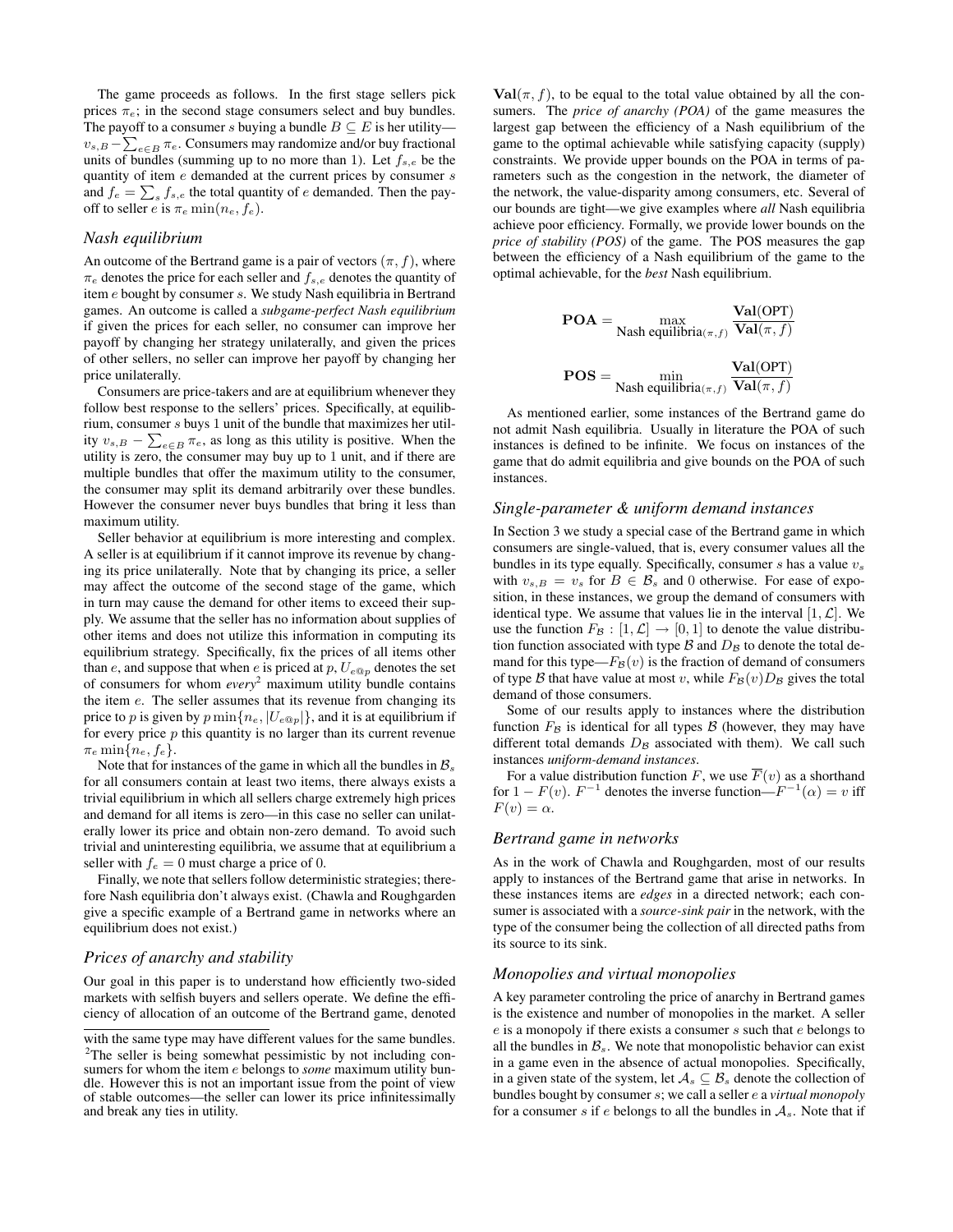$e$  is a monopoly and is purchased by  $s$ , then  $e$  is a virtual monopoly for s.

Let  $U_e$  denote the set of consumers that buy  $e$ , that is,  $U_e = \{s :$  $\exists B \in \mathcal{A}_s$  with  $e \in B$ .

PROPOSITION 1. *At equilibrium, every seller* e *either charges a* 0 *per-unit price, or sells its entire inventory, or is a virtual monopoly for* every *consumer*  $s \in U_e$  *that buys from it.* 

PROOF. Suppose that a seller *e* charges a positive price, which implies that  $U_e \neq \emptyset$ . Let s be any consumer in  $U_e$ , that is e belongs to some bundle  $B \in \mathcal{A}_s$ . If e is not a virtual monopoly for s, then there exists another bundle  $B' \in \mathcal{A}_s$  s.t.  $e \notin B'$ . Now further suppose e has some residual stock. By lowering its price by a negligible amount,  $e$  would make  $B$  strictly preferable to  $B'$  for consumer s, who would therefore abandon  $B'$  and switch to buying more (a non-negligible amount) of  $B$ . That is, the payoff to  $e$ could have been improved, contradicting the assumption of equilibrium.  $\Box$ 

# 3. BERTRAND GAMES WITH SINGLE PA-RAMETER CONSUMERS

In this section we study single-parameter instances of the Bertrand game in networks. Previous work shows that when the network contains monopolies the price of anarchy can be unbounded; this holds even in uniform-demand instances. We therefore first focus on instances that do not contain monopolies. We show that in uniform-demand instances when all the consumers have a common sink the price of anarchy can be bounded in terms of the congestion in the graph. In Section 3.3 we show that such a bound cannot be generalized to multiple-source multiple-sink instances for *any* "non-trivial" value distribution, it is possible to construct a uniform-demand instance with that distribution that has an unbounded price of anarchy.

When the Bertrand game contains monopolies it is still possible to bound the price of anarchy under additional (mild) assumptions on the value distributions. Specifically, in uniform-demand multiple-source single-sink instances, if the value distribution satisfies the monotone hazard rate (MHR) condition (Definition 1), the price of anarchy is at most  $e^k$ , where k is the length of the longest source-sink path. We note that without the MHR condition even the best equilibrium can be a factor of  $\mathcal{L}^k$  worse than the optimal in terms of efficiency (recall that  $\mathcal L$  is the ratio of the largest to the smallest consumer value); furthermore this holds even in singlesource single-sink networks.

#### 3.1 General value distributions

As mentioned earlier, in multiple-source single-sink uniformdemand instances, the price of anarchy depends on the congestion in the network. Specifically, given a directed graph  $G = (V, E)$ with capacities  $c_e$  on edges and demands  $d_{s,t}$  between pairs of nodes  $(s, t) \in V \times V$ , the *sparsity* of a cut  $(S, V \setminus S)$ ,  $S \subsetneq V$ , is defined as:

$$
\alpha_{G,c,d}(S, V \setminus S) = \frac{\sum_{e \in \delta(S)} c_e}{\sum_{(s,t) \in S \times (V \setminus S)} d_{s,t}}
$$

Here  $\delta(S)$  is the set of edges exiting a set S:  $\delta(S) = E \cap (S \times$  $(V \setminus S)$ . The sparsity of the network is defined as the minimum such quantity over all cuts in the graph.

$$
\alpha(G, c, d) = \min_{S \subsetneq V} \alpha_{G, c, d}(S, V \setminus S)
$$

The sparsity of a network gives a bound on the maximum fraction of demand that can be routed simultaneously from each source to its corresponding destination while satisfying the capacity constraints on the edges. In single-sink networks, this bound is tight—the maximum fraction of demand that can be routed concurrently is exactly equal to the sparsity. It is therefore a measure of congestion in the network—when sparsity is small, the network is more congested.

We show below that in multiple-source single-sink uniform demand instances, in every equilibrium in the game, every source routes at least an  $\alpha(G, c, d)$  fraction of its demand to the sink. Since the optimal solution can route no more than the entire demand from every source, the price of anarchy is at most  $1/\alpha(G, c, d)$ . On the other hand, while the optimal solution cannot route more than an  $\alpha(G, c, d)$  fraction of every demand simultaneously, it may be able to route the entire demand from some of the sources, so the price of anarchy may be arbitrarily close to  $1/\alpha(G, c, d)$  and the bound in the theorem is tight in general. (Better bounds can be obtained, of course, for specific distributions.) In fact Chawla and Roughgarden give an example of an instance where the bound is tight. We reproduce this example below for completeness and to give some intuition for how sparsity is related to the POA.



Figure 1: A Bertrand game instance with POA equal to 1/sparsity

We now give an instance where the price of anarchy is arbitrarily close to the inverse of the sparsity of the network. As shown in Fig. 1, the network consists of two sources  $s_1$ ,  $s_2$  and a sink t, as well as four edges with capacities labeled therein. Total demands from  $s_1$  and  $s_2$  are  $\beta$  and 1, respectively. The value distribution satisfies the condition that  $F(p_0) = 2\epsilon$ , where  $p_0 = \argmax_{p} {pF(p)}$  is the price a monopoly would have charged to maximize its revenue. Clearly, in any equilibrium,  $\pi_2$ , i.e. the price at  $s_2$ , is at least  $p_0$ . It follows that  $\pi_1 \leq \pi_2$ , because otherwise  $(s_1 \rightarrow t)$  would have been better off to charge a price of  $p_0$ . On the other hand, from  $(s_1 \rightarrow t)$ 's perspective, the optimal price in the range  $[0, \pi_2]$  is  $p_0$ . Notice that we may set  $\beta$  arbitrarily large; in the extreme case, only the upper  $2\epsilon$  fraction of the total demand is admitted, while obviously the optimal allocation can accommodate virtually its entirety.

THEOREM 2. *Consider a single-sink uniform-demand instance of the Bertrand game over a directed network*  $G = (V, E)$  *with sink* t*, capacities* c<sup>e</sup> *on edges, demands* d<sup>s</sup> *at sources* s*, and distribution function* F*. If the graph contains no monopolies and the instance admits a Nash equilibrium, its price of anarchy is no more than*  $1/\alpha(G, d, c)$ *, where*  $\alpha(G, d, c)$  *is the sparsity of the graph with demands* d *and capacities* c*.*

PROOF. Let's begin with some notations. Let S be the set of all sources (consumers). Recall that for any  $s \in S$ , we use  $\mathcal{B}_s$  to denote the set of all  $s-t$  paths, and  $A_s \subseteq B_s$  to denote the set of paths carrying flow from s in the equilibrium under consideration. Let  $\pi_s$ be the price charged to consumer s, i.e.  $\pi_s = \min_{P \in A_s} \sum_{e \in P} \pi_e$ .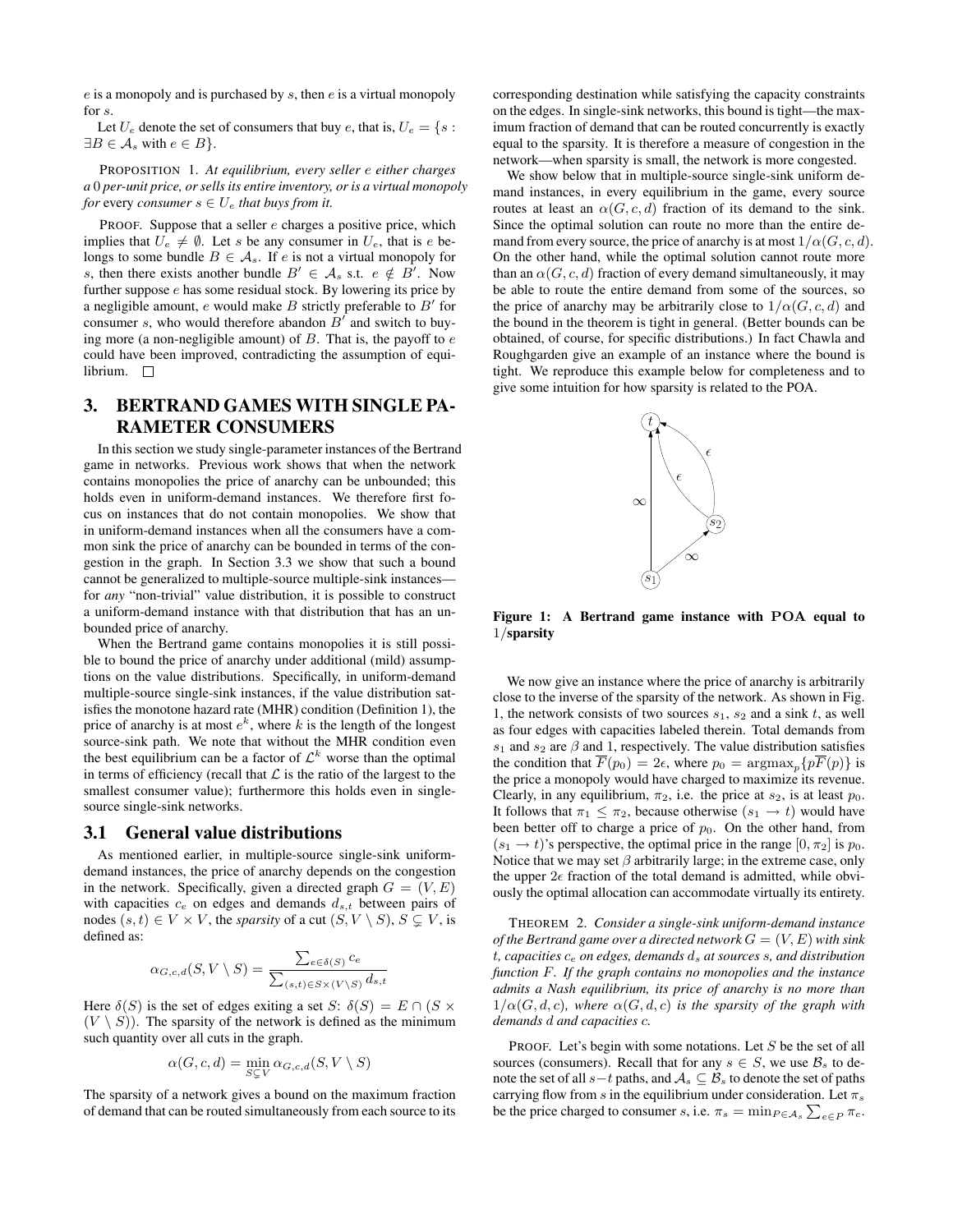We say that a path is saturated if at least one edge in the path is saturated.

Given an equilibrium, we bound its performance by showing that the price charged to each source is not too high. By Proposition 1, a positive-priced edge is either saturated or is a virtual monopoly. As far as the performance of the equilibrium is concerned, the former type of edges do no harm; hence we focus on virtual monopolies, which *might* be unsaturated. Our proof hinges on the observation that, since there are no monopolies in the network, we can always bound the price of an unsaturated path by that of another path that the consumer could have used. We analyze the graph constructed according to this path-price ordering, arguing for the existence of a subset of sources separated from the sink by saturated edges only, and thereby relate path prices to the sparsity  $\alpha(G, d, c)$ .

Specifically, let  $S_0$  be the set of all sources s with  $\pi_s = 0$ ,  $S_{\text{sat}}$ the set of all other consumers s with all paths in  $A_s$  saturated, and Svm the set of all the remaining consumers. Proposition 1 implies that for all  $s \in S_{\text{vm}}$  every path in  $\mathcal{A}_s$  contains a virtual monopoly; in fact all positive-priced edges on these paths are virtual monopolies because they are unsaturated.

We construct a (directed) *price order graph*  $H(S_H, R)$  over all the sources in  $S_H = S_{\text{sat}} \cup S_{\text{vm}}$ ; for any  $s_1, s_2 \in S_H$ ,  $(s_1 \rightarrow s_2) \in$ R implies  $\pi_{s_1} \leq \pi_{s_2}$ . Our goal is to find a collection of sources in this digraph that each pay the maximum total price, and together saturate a cut in the graph  $G$ . Then by the definition of sparsity, we can deduce that these sources route at least an  $\alpha(G, d, c)$  fraction of their demand.

We add two kinds of arcs to  $H$ . First, each source has an arc in  $H$  to any other source that shares a positive-priced edge in  $G$  with it. Second, for sources that do not use all available paths (because some of them are too expensive), we add arcs to sources that use those other paths (and therefore must pay more). In particular if  $s \rightarrow t$  is an arc of the second type, then the (high) price paid by s can be "blamed" on the (even higher) price paid by  $t$ .

Formally, for every source  $s \in S_H$  we add outgoing edges to R as follows. Let  $E_s = \{e \in E : \exists P \in \mathcal{B}_s \text{ such that } e \text{ is the first edge}\}\$ on P with  $\pi_e > 0$ . For every edge  $e \in E_s$ , consider the set  $U_e$  of sources that route flow over  $e$  in this equilibrium. It is easy to see that  $\forall s' \in U_e \setminus \{s\}$  we have  $\pi_s \leq \pi_{s'}$ . So for all  $s' \in U_e \setminus \{s\}$  we add  $r = (s \rightarrow s')$  into H and label it with  $l(r) = e$ . If  $s \in U_e$ , we say the newly added edges are formed by *sharing*; otherwise, we say they are formed by *yielding*.

We will now show that for every source  $s \in S_H$  the price  $\pi_s$  is bounded above by  $\overline{F}^{-1}(\alpha(G, d, c))$ . Note that H is composed of strongly connected components with the prices on sources within the same strongly connected component being equal. By our construction of  $H$ , we only need to prove the price bound on sources in "sink" components (i.e. components with no outgoing edges).

Consider a sink component C. We first claim that either  $C \cap S_{\text{sat}}$ or  $C \cap S_{\text{vm}}$  is empty. If not, then there exist sources  $s_1 \in C \cap S_{\text{sat}}$ and  $s_2 \in C \cap S_{\text{vm}}$  with  $r = (s_1 \rightarrow s_2) \in R$  and  $\pi_{s_1} = \pi_{s_2}$ . We first claim that  $r$  cannot be formed by sharing. In particular, both  $s_1$  and  $s_2$  belong to  $U_{l(r)}$ . Moreover,  $s_2 \in S_{vm}$  implies that all positive-priced edges carrying the flow of  $s_2$  must be unsaturated, and so by Proposition 1,  $l(r)$  is a virtual monopoly for both  $s_1$  and s<sub>2</sub>. But then it is easy to see that  $s_1 \in S_{\text{sat}}$  implies  $s_2 \in S_{\text{sat}}$ which contradicts our assumption that  $s_2 \in S_{\text{vm}}$ . Therefore r is formed by yielding. Once again  $l(r)$  must be unsaturated but this time  $s_1 \notin U_{l(r)}$ . But then  $\pi_{s_1} = \pi_{s_2}$  implies that  $l(r)$  has an incentive to lower its price negligibly in order to steal flows from paths in  $A_{s_1}$ , contradicting the assumption of equilibrium.

Next, suppose that  $C \subseteq S_{\text{vm}}$ . Note that since the graph contains no monopolies, every source in  $S_{\text{vm}}$  must have an outgoing edge that is formed by yielding. Since  $C$  has no outgoing edges, there must be two sources  $s_1, s_2 \in C$  with  $r = (s_1 \rightarrow s_2) \in R$  being a yielding edge. Once again we can argue as before that  $\pi_{s_1} = \pi_{s_2}$ implies that  $l(r)$  has an incentive to lower its price negligibly in order to steal flows from  $P \in A_{s_1}$ , contradicting the assumption of equilibrium.

Therefore we must have  $C \subseteq S_{\text{sat}}$ .

Consider the cut  $E_C = \bigcup_{s \in C} E_s$ . It is not hard to see that  $\forall r = (x \rightarrow y) \in C$ ,  $l(r)$  must be saturated (otherwise, r would be by yielding implying, as we argued earlier,  $\pi_x < \pi_y$ ). So by definition,  $E_C$  is a saturated cut separating sources in  $C$  from  $t$ . Since there are no edges outgoing from  $C$  in  $H$ , no edge in  $E_C$  carries the flow of a source not in  $C$ . Also note that because all sources in C have the same price associated with them, no two edges in  $E_C$  belong to the same flow path. Therefore, the amount of total flow routed from sources in C equals the capacity of the cut  $E_C$ , i.e. sources in  $C$  have achieved maximum concurrent flow. By the definition of sparsity, the capacity of  $E<sub>C</sub>$ , and so also this concurrent flow, must be at least a  $\alpha(G, d, c)$  fraction of the total demand at sources in C. Since consumers are at equilibrium, we must have  $\pi_s \leq \overline{F}^{-1}(\alpha(G, d, c))$  for  $s \in C$ . Therefore we are done.

#### 3.2 Value distributions with monotone hazard rate

The above theorem holds only in networks that do not contain any monopolies. Chawla and Roughgarden show that in networks with monopolies the price of anarchy can be unbounded. We now show that when value-demand curves satisfy the "monotone hazard rate (MHR)" condition, the price of anarchy of a network improves considerably and can be bounded in terms of the longest source-sink paths in the graph. The MHR condition, defined below, is widely used in game theory and economics to characterize commonly occurring distributions, and is satisfied, for example, by the uniform, normal, exponential, power-law (for exponents greater than one), Laplace, and chi-square distributions [5].

DEFINITION 1. (THE MONOTONE HAZARD RATE (MHR) CONDITION). Let F be a distribution defined on  $[1, \mathcal{L}]$ , with den*sity function* f*. The MHR condition states that the "hazard rate" of* F,  $h(v) = \frac{f(v)}{1-F(v)} = \frac{f(v)}{F(v)}$  $\frac{f(v)}{\overline{F}(v)}$ , is a monotonically non-decreasing *function of v.* A useful equation is  $\overline{F}(v) = \exp\{-\int_1^v h(x)dx\}.$ 

It has been noted previously [12] that a monopolist selling a single item to a consumer whose value is drawn from a distribution satisfying the MHR condition sells with probability at least  $1/e$ . Our theorem below essentially shows that if a consumer faces a path with k monopolists, it is able to route at least an  $e^{-k}$  fraction of its flow at equilibrium. This bound on the amount of demand routed holds more generally in any single-sink uniform-demand instance of the Bertrand game. We show below that this bound is tight, and further that it fails to extend to multiple-source multiple-sink instances.

THEOREM 3. *Consider a single-sink uniform-demand instance of the Bertrand game over a directed network*  $G = (V, E)$  *with sink* t*, capacities* c<sup>e</sup> *on edges, demands* d<sup>s</sup> *at sources* s*, and distribution function* F*. If* F *has a monotonically non-decreasing hazard rate* h*, and the instance admits a Nash equilibrium, its price of anarchy is no more than*  $\min(e^k, 1/\alpha(G, d, c))$ , where k is the maximum *hop length of a source-sink path, and*  $\alpha(G, d, c)$  *is the sparsity of the graph with demands* d *and capacities* c*.*

PROOF. We again consider the price order graph  $H$  constructed in the proof of Theorem 2. If a sink component  $C$  in  $H$  contains no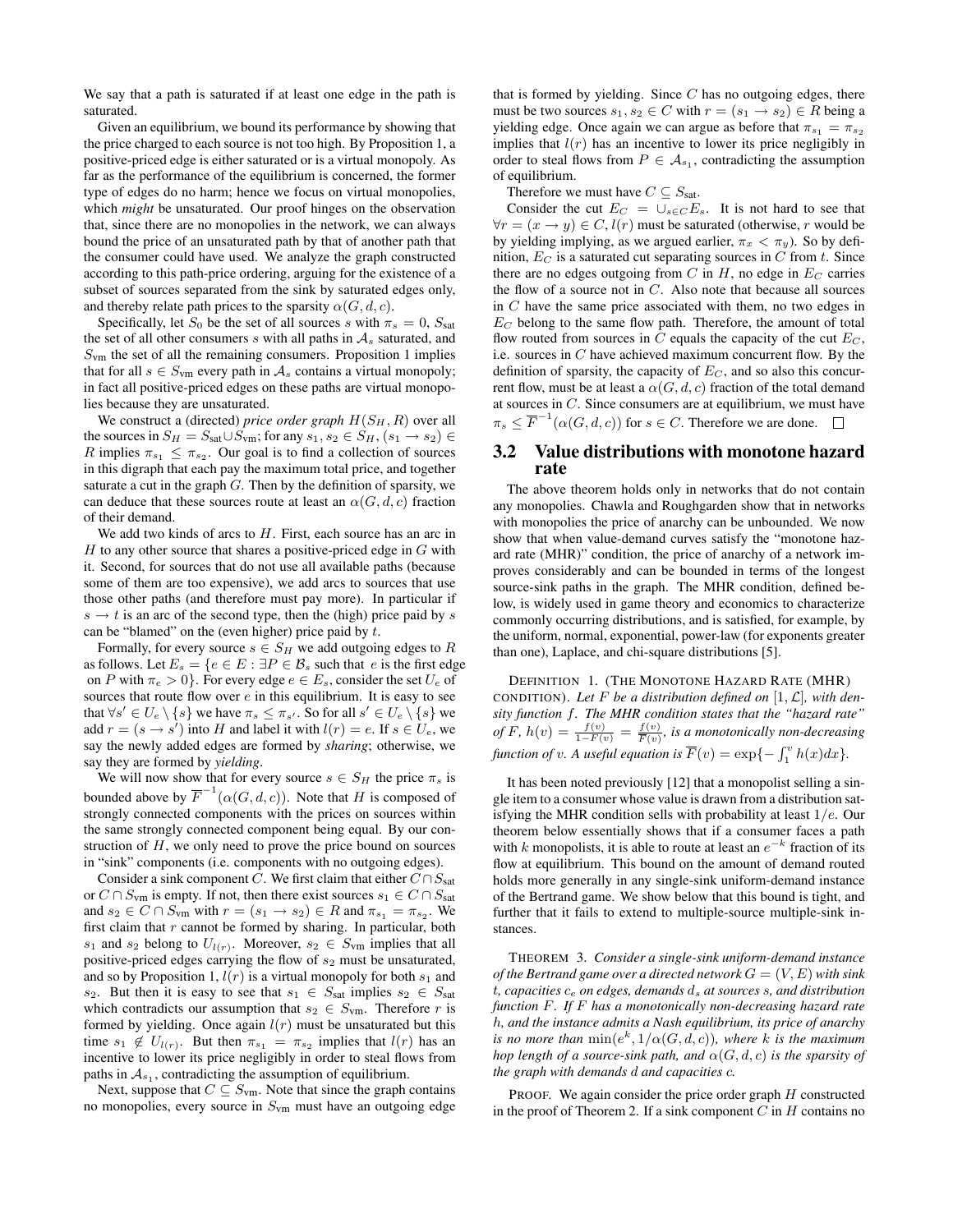sources routing over monopolies, the previous analysis still holds. On the other hand, sources that route over saturated monopolies route at least an  $\alpha(G, d, c)$  fraction of their flow by definition. We therefore focus on sources that route over unsaturated monopolies and bound the price paid by them.

Let s be an arbitrary source routing over an unsaturated monopoly. Let m be an arbitrary edge in  $A<sub>s</sub>$  that charges a positive price p. Let  $U_m$  be the set of sources that route flow over m, including s. According to Proposition 1,  $m$  must be a virtual monopoly to each  $u \in U_m$ . Let  $\{q_u + p\}$  be the total price at each  $u \in U_m$ . The revenue function for m is  $p\sum_{u\in U_m} d_u \overline{F}(q_u+p)$ . Setting its derivative to zero, we have

$$
p = \frac{\sum_{u \in U_m} d_u \overline{F}_u}{\sum_{u \in U_m} d_u h_u \overline{F}_u}
$$

where  $\overline{F}_u = \overline{F}(q_u + p)$  and  $h_u = h(q_u + p)$  is the corresponding hazard rate. Supposing  $m = (x \rightarrow y)$ , let  $Q = \pi_x$  be the total price on a flow carrying path from  $x$  to  $t$ ; then  $Q$  serves as a lower bound to all  $q_u + p$ . It follows  $\forall u \in U_m$ ,  $h_u \geq h(Q)$ , which implies  $ph(Q) < 1$ .

Now let  $m_1, m_2, \ldots, m_k$  be the sequence of edges on an arbitrary path in  $A_s$ , in the order of from t to s. Let  $x_i$  be the price charged by  $m_i$ , and  $Q_i = \sum_{j=1}^i x_i$ ; in particular,  $Q_0 = 0$ . From the previous analysis, we have  $x_i h(Q_i) \leq 1$ ; it follows that  $\forall t \in [Q_{i-1}, Q_i]$   $h(t) \leq 1/x_i$ . Therefore,

$$
\overline{F}(Q_k) = \exp\left\{-\int_0^{Q_k} h(t)dt\right\}
$$

$$
= \exp\left\{-\sum_{j=1}^k \int_{Q_{j-1}}^{Q_j} h(t)dt\right\}
$$

$$
\geq \exp\left\{-\sum_{j=1}^k \int_{Q_{j-1}}^{Q_{j-1}+x_j} \frac{1}{x_j}dt\right\}
$$

$$
= e^{-k}.
$$

That is, at least the most valuable  $e^{-k}$  fraction of the demand from s is routed in the equilibrium, and  $\pi_s \leq \overline{F}^{-1}(e^{-k})$ . Therefore once again we have

**POA** 
$$
\leq
$$
 min( $e^k$ , 1/ $\alpha(G, d, c)$ ).

 $\Box$ 

We now show that the above theorem is nearly tight even in single-source single-sink instances.

THEOREM 4. *There exists a family of single-source single-sink instances of the Bertrand game over a directed network*  $G = (V, E)$ *with unbounded capacities and distribution function* F *with a mono*tonically non-decreasing hazard rate such that  $\textbf{POS}=e^k/(k+1)$ 1)*, where* k *is the number of hops between source* s *and sink* t*.*

PROOF. The network is a chain of  $k$  edges from  $s$  to  $t$ . The demand function is defined as  $\overline{F}(x) = e^{-x}$  for  $x \ge 0$ . The hazard rate for this distribution is constant, thereby satisfying the monotone property. At equilibrium, each edge tries to optimize its own revenue by maximizing its revenue function  $R(x) = x\overline{F}(x+P)$ , where  $x$  is its own price and the constant  $P$  is the sum of the prices charged by other edges. Setting  $R'(x) = (1-x)e^{-(x+P)} = 0$ , we

see that each edge will charge a price of 1 in any equilibrium.<br>The total social value is  $\int_0^\infty xe^{-x} dx = 1$ , while the total value achieved by an equilibrium is  $\int_k^{\infty} x e^{-x} dx = (k+1)/e^k$ . Thus,  $\textbf{POS} = \frac{e^k}{k+1}.$ 

#### 3.3 Multiple-source multiple-sink instances

Finally we show that Theorems 2 and 3 cannot be extended to multiple-source multiple-sink instances. In particular, for any nontrivial value distribution, there exists a uniform demand instance of the Bertrand game with unbounded price of anarchy.

For the theorem below, given a value distribution  $F$ , we define the "monopoly flow" for the distribution to be the fraction of demand admitted in an equilibrium by a single monopoly for a consumer with a value drawn from F, that is,  $\operatorname{argmax}_x x \overline{F}^{-1}(x)$ .



Figure 2: (a) Multi-sink instance with unbounded POA; (b) Augmented version without monopolies

THEOREM 5. *Let* F *be any distribution with monopoly flow strictly less than* 1*. Then for every*  $\beta > 1$ *, there exists a uniformdemand instance of the Bertrand game with distribution* F *containing no monopolies, with price of anarchy* β*.*

PROOF. We first present an example containing monopolies, after which we show how to convert it into one without monopolies.

Let  $[1, \mathcal{L}]$  be the support of the value distribution  $F$ ; that is,  $F(1) = 0$  and  $\mathcal{L} = \min_x F^{-1}(1)$ . Consider the network of a single chain with nodes  $\{0, 1, \dots, k\}$  and edges  $(j \rightarrow j - 1)$  for  $1 \leq j \leq k$ , as shown in Fig. 2(a). The capacity of each edge is unbounded. At each node  $j > 0$  resides a source with the corresponding sink being  $j - 1$  and total demand  $\alpha$ . In addition, there is a consumer  $s_0$  desiring the whole chain, whose total demand is  $\beta$ .

Due to symmetry among the edges, without consumer  $s_0$ , in an equilibrium each edge would behave exactly in the same way. Suppose each of them would set down to a price of  $p_1 > 0$  and that  $(k-1)p_1 > \mathcal{L}$  for some suitably chosen  $\alpha$ , then the existence of  $s<sub>0</sub>$  would not violate the equilibrium, as no edge can lower its price unilaterally and admit the flow of  $s_0$ . Since this is regardless of the value  $\beta$ , the price of anarchy ( $>\beta/(k\alpha)$ ) is unbounded.

Fig. 2(b) illustrates how to augment the previous instance to one containing no monopolies. Specifically, for each link  $(i \rightarrow i - 1)$ , we parallel it with a double-stranded chain (C2 hereafter) consisting of low-capacity edges. Each segment of C2 is demanded by an additional consumer with total demand 1. We can make the length of this side chain (denoted by k') large enough s.t.  $k' \overline{F}^{-1}(2\epsilon)$  > *L*. The consequence is that  $(i → i - 1)$  may happily "ignore" C2 and be a virtual monopoly, preserving the analysis on the previous example.

# 4. BERTRAND GAMES WITH MULTI PA-RAMETER CONSUMERS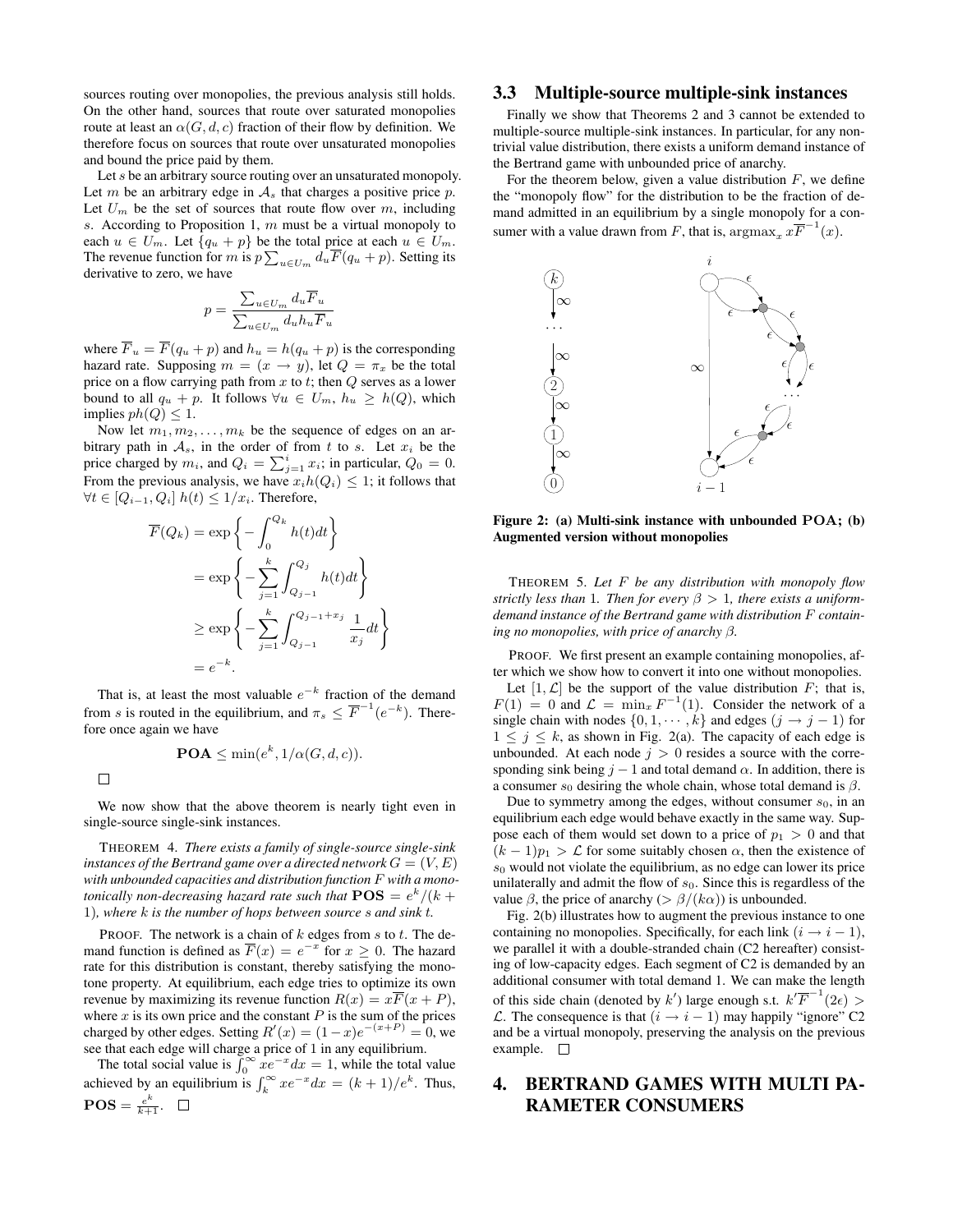We now investigate a more general version of the Bertrand game in which consumers value different bundles at different levels. We study this model in two-node parallel-link networks.

We consider two different versions of this model. In the relatedvalues version, every edge in the network has a cost  $q_e$  associated with it, and every consumer s has an intrinsic value  $\ell_s$ . The value of consumer s for edge e is given by  $v_{s,e} = \max(\ell_s$  $q_e$ , 0). (Note that in parallel-link networks each edge is a sourcesink path.) This model captures markets where consumers experience different fixed "latency" costs on different links. We remark that this is different from congestion costs considered previously [13, 1, 15] that are functions of the traffic carried by a link. In Section 5 we discuss a few different extensions of this model to more general networks.

In the unrelated-values version the values  $v_{s,P}$  are completely arbitrary, although we assume that they are non-negative for all P, and zero for collections of edges that are not source-sink paths.

We first show that for the related-values model in a parallel link network, the behavior of the game is identical to that of the singleparameter version. In particular, in the absence of monopolies, the game always admits an equilibrium, and all equilibria are optimal.

THEOREM 6. *Consider an instance of the Bertrand game in a two-node parallel link network containing multi-parameter consumers with related values. Then the instance admits a Nash equilibrium and has price of anarchy* 1*.*

PROOF. We first prove that  $\textbf{POA} = 1$ . Let k be the number of parallel links and, without loss of generality, suppose that the costs associated with the links have the order  $q_1 \leq q_2 \leq \cdots \leq q_k$ . Obviously, when all links are saturated, or when the entire demand is admitted and routed along the links with the smallest  $q$ 's, the network achieves optimal value. An equilibrium is also optimal if some link charges a price of zero, and therefore there is no residual demand. Now suppose that, in an equilibrium, every link carries some flow and charges a positive price. Note that, since each consumer s only considers buying from  $\operatorname{argmin}_{e \in E} \{q_e + \pi_e\}$ , which is independent of  $\ell_s$ , it must be that  $q_x + \pi_x = q_y + \pi_y$  for all  $x, y \in E$ . Accordingly, an unsaturated link would have an incentive to steal flows by lowering its price negligibly, which implies that the network must be saturated. In either case, an equilibrium achieves the optimal social value.

For the first part, we show how to construct an equilibrium that supports the optimal efficiency. Starting with an idle network, we fill the links one by one from  $e_1$  through  $e_k$ ; the priorities of commodities are in accordance with their intrinsic values  $\ell_s$ , i.e. the most valuable commodity is always satisfied first. This process continues until  $\ell_s$  becomes smaller than  $q_i$ , or commodities are exhausted, or the entire network is saturated. In the first two cases, let j be the first *unsaturated* link; for  $i \geq j$ , set  $\pi_i = 0$ ; for  $i < j$ , set  $\pi_i = q_i - q_i$ . In the last case, let  $\ell_0 = \min{\{\ell_s | s \text{ has been admitted}\}};$ set  $\pi_i = \ell_0 - q_i$ . It's easy to verify that the resulting configuration is an equilibrium.

# $\Box$

In the unrelated-values version, the behavior of the game is very different. In particular, equilibria don't always exist (Fact 7). Furthermore, even when there are no real monopolies in the network, some edges may behave essentially as monopolies because some consumers may prefer one edge much more than any other edges. Therefore, the price of anarchy may be large. Theorem 8 shows that the price of anarchy is nevertheless bounded by a factor logarithmic in L.



Figure 3: Instance admitting no equilibria (see Fact 7)

FACT 7. *There exist instances of the Bertrand game with unrelated values in parallel-link networks that admit no equilibria.*

PROOF. We exploit an extreme case of valuation arbitrariness where some consumers at a source entirely ignore certain links. The network as depicted in Fig. 3 has two links:  $e_1$  has unbounded capacity while the capacity of  $e_2$  is 0.1. Consider the value distribution F with  $\overline{F}(1) = 1$ ,  $\overline{F}(2) = 0.1$ , and  $\overline{F}(3) = 0$ . Consumers at s can be partitioned into  $s_1$  and  $s_2$ . For the group  $s_1$ , the distribution of  $v_{i,e_1}$  follows F while  $v_{i,e_2} \equiv 0$ . For the group  $s_2$ ,  $v_{j,e_1} = v_{j,e_2}$  also follows F.

In excluding all possible combinations of  $\pi_1$  and  $\pi_2$ , we conclude that this example admits no equilibria:

- If  $\pi_1 > \pi_2$ ,  $e_2$  would be the only choice of consumers in  $s_2$ . Subject to the capacity constraint,  $e_2$  has to charge a price no less than 2. It follows that the revenue of  $e_1$  is no more than  $3\overline{F}(2) = 0.3$ , whereas the revenue with  $\pi_1 = 1$  would be 2.
- If  $\pi_1 < \pi_2$ , then  $e_2$  would be idle and motivated to lower its price.
- If  $\pi_1 = \pi_2 > 0$ ,  $e_1$  would be incentivized to lower its price negligibly and grab the flow on  $e_2$ . Finally, as a monopoly to  $s_1, e_1$  would not charge a price of zero in an equilibrium.
- $\Box$

THEOREM 8. *Consider an instance of the Bertrand game in a two-node parallel link network containing multi-parameter consumers with unrelated values. If the instance admits a Nash equilibrium, its price of anarchy is bounded by*  $3 + \log \mathcal{L}$ .

PROOF. Let  $U^* = \{U_e^*\}$  be the set of commodities routed in an optimal allocation OPT, where  $U_e^*$  is the set of flow routed by link e. Given an equilibrium EQ routing commodities  $U = \{U_e\}$ , for each link e, define  $R_e = U_e^* \backslash U$  and  $A_e = (U_e^* \backslash U_e) \cap U$ . In words, commodities routed by e in OPT but not in EQ are partitioned into two parts:  $R_e$ , those left out from EQ; and  $A_e$ , those routed by some other edge in EQ.

In order to bound the loss of social value LOSS =  $Val(U^*)$  – **Val**(*U*), we look at that on each link, i.e.  $\text{LOSS}_e = \text{Val}(U_e^*)$  –  $Val(U_e)$ . Clearly, LOSS<sub>e</sub> is no more than the loss incurred by not routing  $R_e$ , plus the loss incurred by routing commodities in  $A_e$  via potentially less valuable links. For each  $i \in R_e$ , the corresponding loss is exactly  $loss_i = v_{i,e} \leq \pi_e$ , since i has opted not to route. For each  $i \in A_e$ ,  $loss_i = v_{i,e} - v_{i,e'}$ , assuming it's routed by some link  $e'$  in EQ. Observe that, as i has chosen  $e'$  over  $e$ , we have  $v_{i,e} - \pi_e \le v_{i,e'} - \pi_{e'}$ ; it follows that  $loss_i \le \pi_e - \pi_{e'} \le \pi_e$ .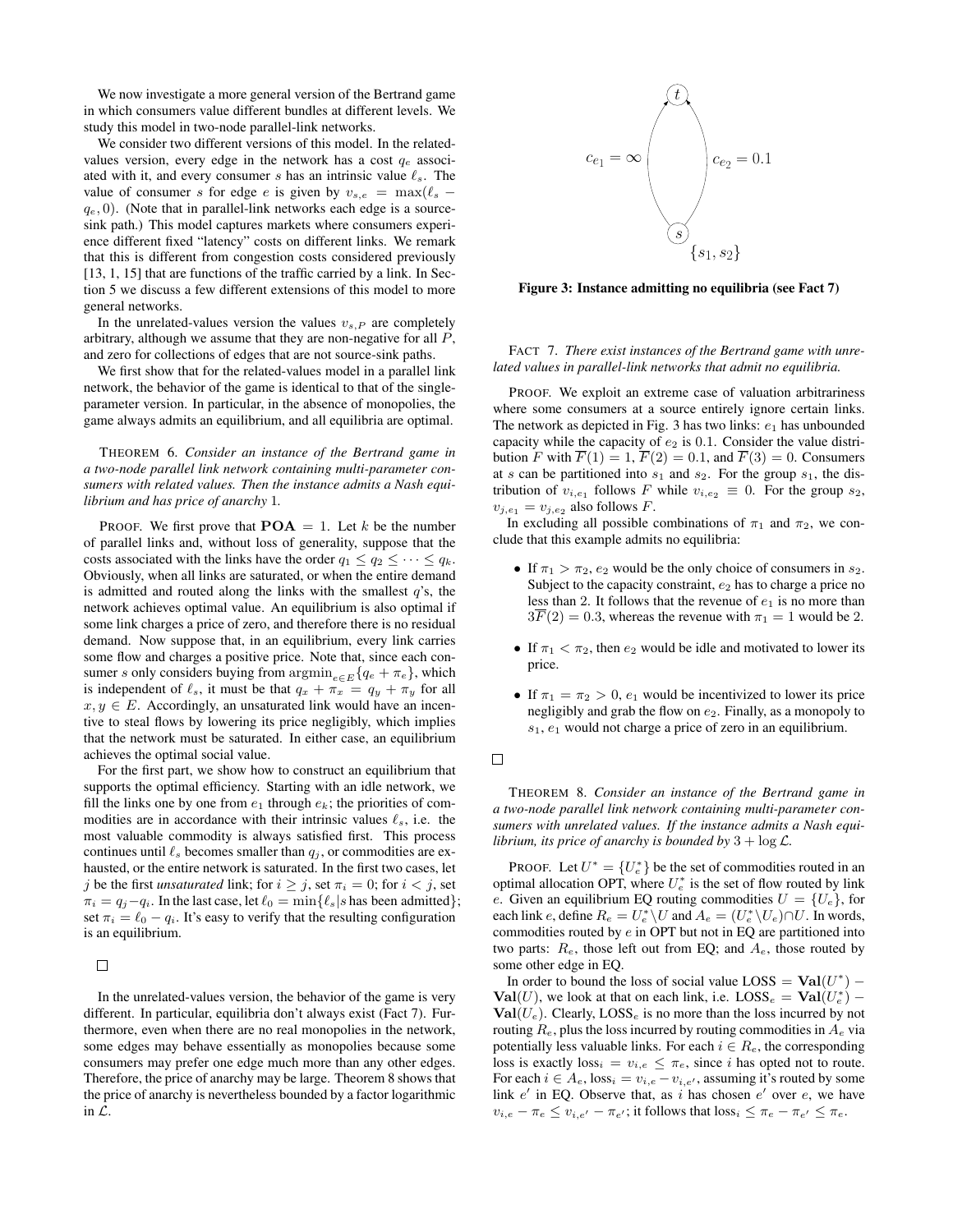For every  $i \in R_e \cup A_e$ , let  $\theta_{i,e}$  denote the maximum price that  $e$  can charge in order to win over  $i$ ; we call this price the "pseudovalue" of i. For  $i \in R_e$ , this is just  $v_{i,e} = \text{loss}_i$ . For  $i \in A_e$ , this is  $(v_{i,e} - v_{i,e'}) + \pi_{e'} \ge \text{loss}_i$ . In either case, loss<sub>i</sub> is bounded by the marginal revenue gained by  $e$  on the part of  $i$  when  $e$  lowers its price to merely admitting i. For  $i \in U_e$ , we define  $\theta_{i,e}$  to be  $\pi_e$ . Let  $\Theta_e$  denote the value distribution defined by these pseudo-values for consumers in  $R_e \cup A_e \cup U_e$ , that is,  $\Theta_e(v)$  is the total demand of all consumers with  $v \leq \theta_{i,e}$ .

Note that if  $e$  is saturated, then we can bound the total loss for  $e$ easily:  $\sum_{i \in R_e \cup A_e} \text{loss}_i \le c_e \pi_e \le \text{Val}(U_e)$  because  $|R_e \cup A_e| \le$  $|U_e^*| \leq c_e.$ 

Suppose that  $e$  is unsaturated, and that it would be saturated at the threshold price  $\pi_e^0$ , provided that other links would stick to their current prices in EQ. In particular,  $\pi_e^0 = 0$  if e would not be saturated at any price. (E.g. e might have unbounded capacity.) Let  $\pi_0 = \max{\pi_e^0, 1}$ . Define  $X_e = \{i \in R_e \cup A_e | loss_i \geq \pi_0\},$ and  $Y_e = \{i \in R_e \cup A_e | loss_i < \pi_0\}$ . We first bound the loss of consumers in  $X_e$ .

Let  $\text{Pro}_e \le \text{Val}(U_e)$  be the revenue of e and  $f_e$  be the amount of flow through e in EQ; then since  $\pi_e$  is an optimal price for e, for  $\pi_0 \leq x \leq \pi_e$ , we have  $\overline{\Theta}_e(x) \leq \textbf{Pro}_e/x$ . Therefore,

$$
\sum_{i \in X_e} \text{loss}_i \le \sum_{i \in X_e} \theta_{i,e} \le \int_{\pi_0}^{\pi_e} (\overline{\Theta}_e(\theta) - f_e) d\theta
$$
  

$$
\le \int_{\pi_0}^{\pi_e} \frac{\text{Pro}_e}{\theta} d\theta
$$
  

$$
\le \text{Pro}_e \log \pi_e \le \text{Val}(U_e) \log \mathcal{L}.
$$

It remains to bound the loss of consumers in  $Y_e$ . If  $\pi_e^0 \geq 1$ , which implies that e would be saturated at price  $\pi_e^0$  and that  $\pi_0 = \pi_e^0$ , then

$$
\sum_{i \in Y_e} \text{loss}_i \le c_e \pi_e^0 \le \textbf{Pro}_e \le \textbf{Val}(U_e).
$$

Otherwise,  $\pi_e^0$  < 1 and  $\pi_0 = 1$ . Note that in this case,  $Y_e \subseteq A_e$ . Accordingly,  $\forall i \in Y_e$ ,  $loss_i < 1 \leq v_{i,e'}$ , i.e. the loss on the part of  $Y_e$  can be covered by the corresponding value realized in EQ.

$$
\sum_{i \in Y_e} \text{loss}_i \leq \text{Val}(A_e).
$$

Consequently,

 $\Box$ 

$$
\begin{aligned} \text{LOSS} &= \text{Val}(U^*) - \text{Val}(U) \\ &\le \sum_{e} (1 + \log \mathcal{L}) \text{Val}(U_e) + \sum_{e} \text{Val}(A_e) \\ &\le (2 + \log \mathcal{L}) \text{Val}(U). \end{aligned}
$$

We point out that this bound is nearly tight: the source may have very low valuation for all links but one—the effective monopoly immitating monopoly pricing from the single-parameter setting. Specifically for a lower bound, we can use the single-source singlesink example from Theorem 2 of [7] with  $\text{POA} = \Theta(\log \mathcal{L}),$ where  $F(x) = \epsilon + 1/x$ , and construct a network with two links containing two kinds of consumers; the first type has value 1/2 for the first link, and distributed according to  $F$  for the second link; the second type has value  $1/2$  for the second link, and distributed according to  $F$  for the first link; then each link behaves as a monopoly for one of the types, and the price of anarchy is  $\Theta(\log \mathcal{L})$ .

# 5. DISCUSSION AND OPEN QUESTIONS

We have provided a nearly complete characterization of the price of anarchy of the Bertrand game in networks with single-parameter consumers. While in multiple-source multiple-sink networks the price of anarchy can be large regardless of the underlying distribution, it may be possible to bound the price of stability under certain assumptions on the value distribution. It would also be interesting to extend our results to markets that are more general than multisource single-sink networks but less general than arbitrary multisource multi-sink networks.

The most interesting open question related to our work is to study equilibria in the related values model in more general networks. Specifically, we can incorporate (traffic independent) latency costs  $q_e$  for each edge e by setting  $\ell_{s,P} = \ell_s - \sum_{e \in P} q_e$  for a sourcesink path P. Alternately, if  $q_e$  denotes the "quality of service" on edge e, then the value from a path P can be defined to be  $\ell_{s,P} =$  $\ell_s$  + min<sub>e</sub>  $q_e$ . In the parallel-links case both of these models are identical to the one we considered in Section 4. In more general networks (even single-source single-sink networks), however, the two models may behave quite differently. We conjecture that the latency-costs model will continue to display the same equilibrium behavior as the single-parameter case in single-source single-sink networks. Another interesting model for path values is to set  $\ell_{s,P}$ to be equal to  $\ell_s \prod_e (1 - q_e)$  where  $q_e \in [0, 1]$  are packet-loss probabilities on edges e.

Finally, an interesting open problem related to our work is finding Nash equilibria in Bertrand games when they exist.

## 6. REFERENCES

- [1] D. Acemoglu and A. Ozdaglar. Competition and efficiency in congested markets. *Mathematics of Operations Research*, 32(1):1–31, 2007.
- [2] D. Acemoglu and A. Ozdaglar. Competition in parallel-serial networks. *IEEE Journal on Selected Areas in Communications, special issue on Non-cooperative Behavior in Networking*, 25(6):1180–1192, 2007.
- [3] E. Anshelevich, A. Dasgupta, J. Kleinberg, É. Tardos, T. Wexler, and T. Roughgarden. The price of stability for network design with fair cost allocation. In *Proc. 45th IEEE Symp. Foundations of Computer Science*, pages 295–304, 2004.
- [4] E. Anshelevich, A. Dasgupta, É. Tardos, and T. Wexler. Near-optimal network design with selfish agents. In *Proc. ACM Symp. Theory of Computing*, pages 511–520, 2003.
- [5] Mark Bagnoli and Ted Bergstrom. Log-concave probability and its applications. *Economic Theory*, 26(2):445–469, 08 2005.
- [6] Michael R. Baye and John Morgan. A folk theorem for one-shot bertrand games. *Economics Letters*, 65(1):59–65, 1999.
- [7] Shuchi Chawla and Tim Roughgarden. Bertrand competition in networks. In *Symposium on Algorithmic Game Theory*, pages 70–82, 2008.
- [8] R. Cole, Y. Dodis, and T. Roughgarden. Pricing network edges for heterogeneous selfish users. In *Proc. 34th ACM Symp. Theory of Computing*, 2003.
- [9] A. Fabrikant, A. Luthra, E. Maneva, C. Papadimitriou, and S. Shenker. On a network creation game. In *Proc. ACM Symp. Principles of Distributed Computing*, pages 247–251, 2003.
- [10] L. Fleischer, K. Jain, and M. Mahdian. Tolls for heterogeneous selfish users in multicommodity networks and